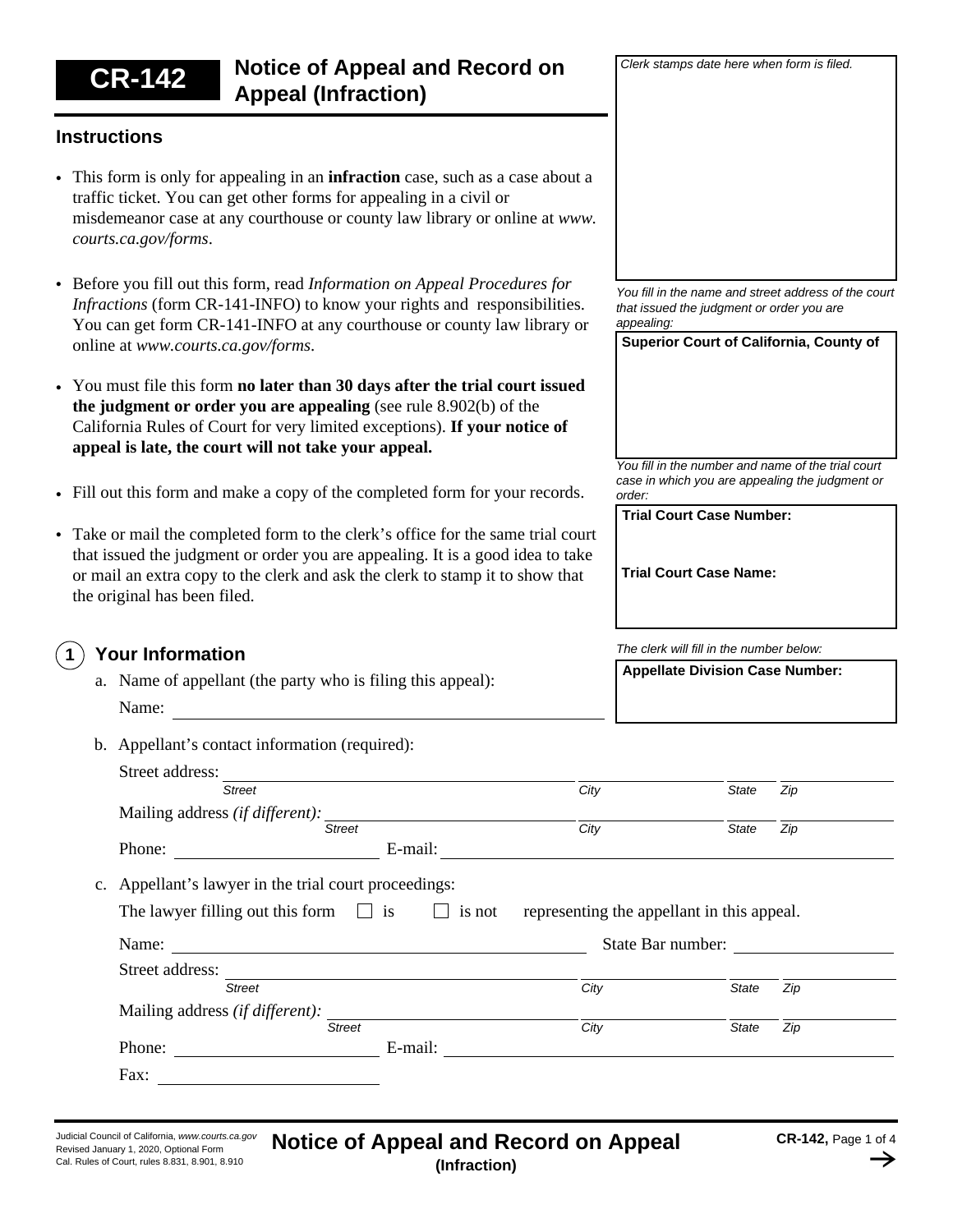## **2 Judgment or Order You Are Appealing**

I am/My client is appealing *(check a, b, or c):* 

- a.  $\Box$  the final judgment of conviction in the case (Pen. Code, § 1466(b)(1)). The trial court issued (rendered) this judgment on *(fill in the date):*
- b. an order made by the trial court after judgment that affects an important (substantial) right of mine/my client (Pen. Code, § 1466(b)(2)).

The trial court issued (rendered) this order on *(fill in the date):*

c.  $\Box$  Other (describe the action you are appealing and indicate the date the trial court took the action):

## **Your Choices About the Record on Appeal**

## **Stipulation for Limited Record**

**3**)  $\Box$  The respondent and I/my client have agreed ("stipulated") under rule 8.910 that parts of the normal record on appeal are not required for proper determination of this appeal. A copy of our stipulation identifying those parts of the record that are not required is attached. *(At the top of each page write* "*CR-142, item 3.")*

### **Record of Oral Proceedings**

*You do not have to provide the appellate division with a record of what was said in the trial court (this is called a record of the "oral proceedings"). But, if you do not, the appellate division will not be able to consider what was said during the trial court proceedings in deciding whether an error was made in those proceedings.*

I elect (choose)/My client elects to proceed *(check a or b):*  **4**

a.  $\Box$  WITHOUT a record of the oral proceedings in the trial court (*skip item*  $(5)$ *; sign and date this form*). I understand that if I proceed without a record of the oral proceedings, the appellate division will not be able to consider what was said in the trial court during those proceedings in deciding whether a legal error was made.

*(Write initials here):*

b. WITH a record of the oral proceedings in the trial court *(complete item*  **5** *below)*. I understand that if I elect (choose) to proceed WITH a record of the oral proceeding in the trial court, I have to choose the record I want to use and take the actions described below to make sure this record is provided to the appellate division. I understand that if I do not take the actions described below and the appellate division does not receive this record, I am not likely to succeed in my appeal.

*(Write initials here):*

I want to use the following record of what was said in the trial court proceedings in my case *(check and complete only one a, b, c, or d):* — **5**

**Statement on Appeal.** *A statement on appeal is a summary of the trial court proceedings approved by the*  a. *trial court. See form CR-141-INFO for information about preparing a proposed statement. (Check and complete (1) or (2).)*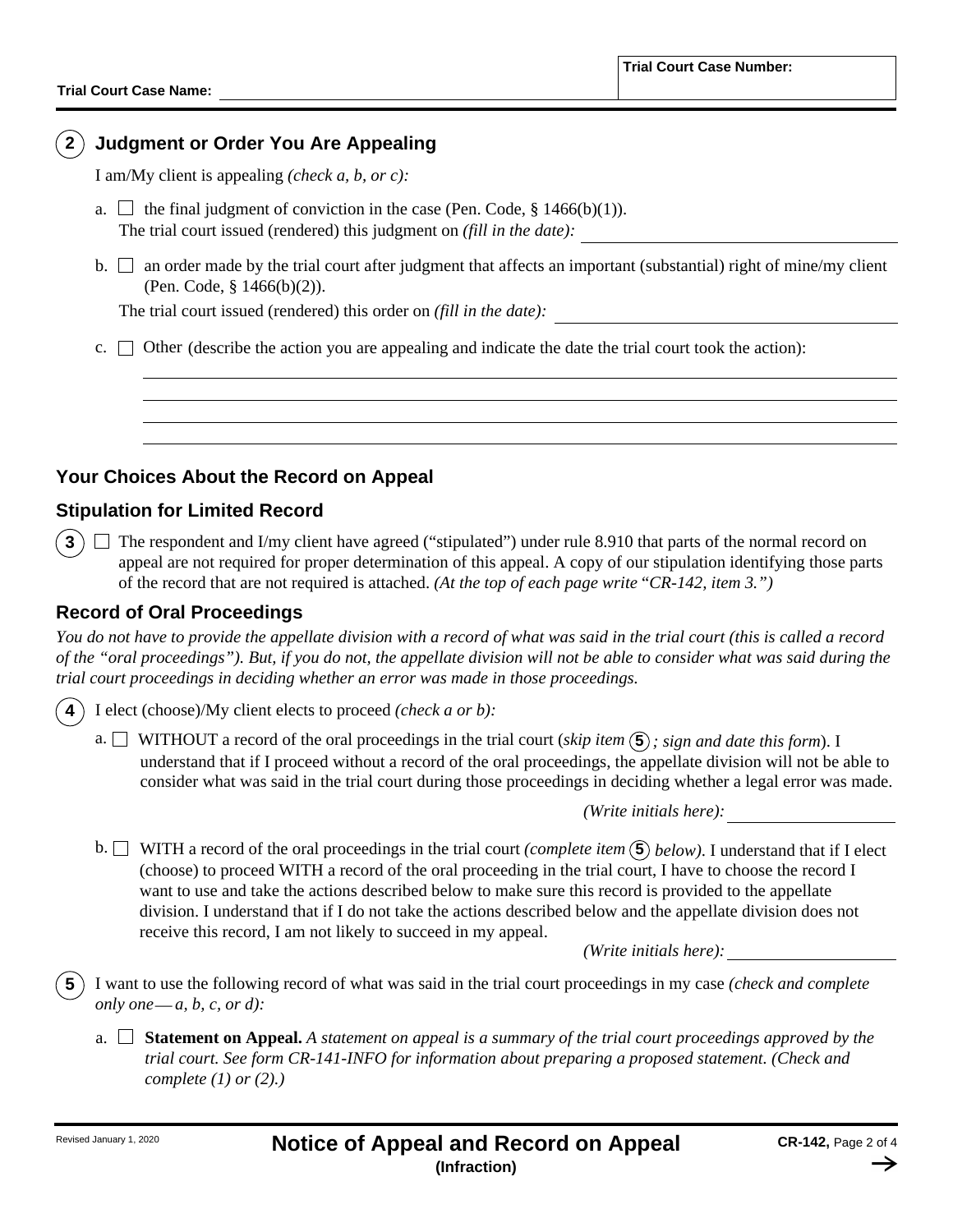#### **Trial Court Case Name:**

## **5** *(continued)*

- $(1)$  I have attached my proposed statement on appeal to this notice. (*If you are not represented by a lawyer in this appeal, you must use* Proposed Statement on Appeal (Infraction) *(form CR-143) to prepare and file this proposed statement. You can get form CR-143 at any courthouse or county law library or online at* www.courts.ca.gov/forms.)
- $(2)$  I have NOT attached my proposed statement on appeal to this notice. I understand that I must serve the prosecuting attorney if the prosecuting attorney appeared in the case and file this proposed statement in the trial court within 20 days of the date I file this notice and that if I do not file the proposed statement on time, the court may proceed on the clerk's transcript only.

## **OR**

- **Transcript From Official Electronic Recording.** *This option is available only if an official electronic* b. *recording was made of what was said in the trial court. Check with the trial court to see if an official electronic recording was made in your case before choosing this option. Some courts also have local rules that establish procedures for determining whether only a portion of a transcript or a different form of the record will be sufficient for an effective appeal. Check with the trial court to see if it has such a local rule. (Check and complete (1) or (2).)*
	- $(1)$  I will pay the trial court clerk's office for this transcript myself. I understand that if I do not pay for this transcript, it will not be prepared and provided to the appellate division.
	- $(2)$  I am asking that this transcript be provided at no cost to me because I cannot afford to pay this cost. I have completed and attached *Defendant's Financial Statement on Eligibility for Appointment of Counsel and Reimbursement and Record on Appeal at Public Expense* (form CR-105). *(You can get form CR-105 at any courthouse or county law library or online at* www.courts.ca.gov/forms. *The court will review this form to decide if you are eligible for a free transcript.)*

## **OR**

- **Copy of Official Electronic Recording.** *This option is available only if an official electronic recording was*  c. *made of what was said in the trial court, the court has a local rule for the appellate division permitting the use of the official electronic recording itself as the record of the court proceedings, and you and the respondent (the prosecuting agency) have agreed (stipulated) that you want to use the recording itself as the record of what was said in your case. Check with the trial court to see if an official electronic recording was made in your case before choosing this option. You must attach a copy of your agreement (stipulation) with the respondent to this notice. (Check and complete (1) or (2).)* 
	- $(1)$  I will pay the trial court clerk's office for this official electronic recording myself. I understand that if I do not pay for this recording, it will not be provided to the appellate division.
	- $(2)$  I am asking that this official electronic recording be provided at no cost to me because I cannot afford to pay this cost. I have completed and attached *Defendant's Financial Statement on Eligibility for Appointment of Counsel and Reimbursement and Record on Appeal at Public Expense* (form CR-105). *(You can get form CR-105 at any courthouse or county law library or online at* www.courts.ca.gov /forms. *The court will review this form to decide if you are eligible for a free copy of the official electronic recording.)*